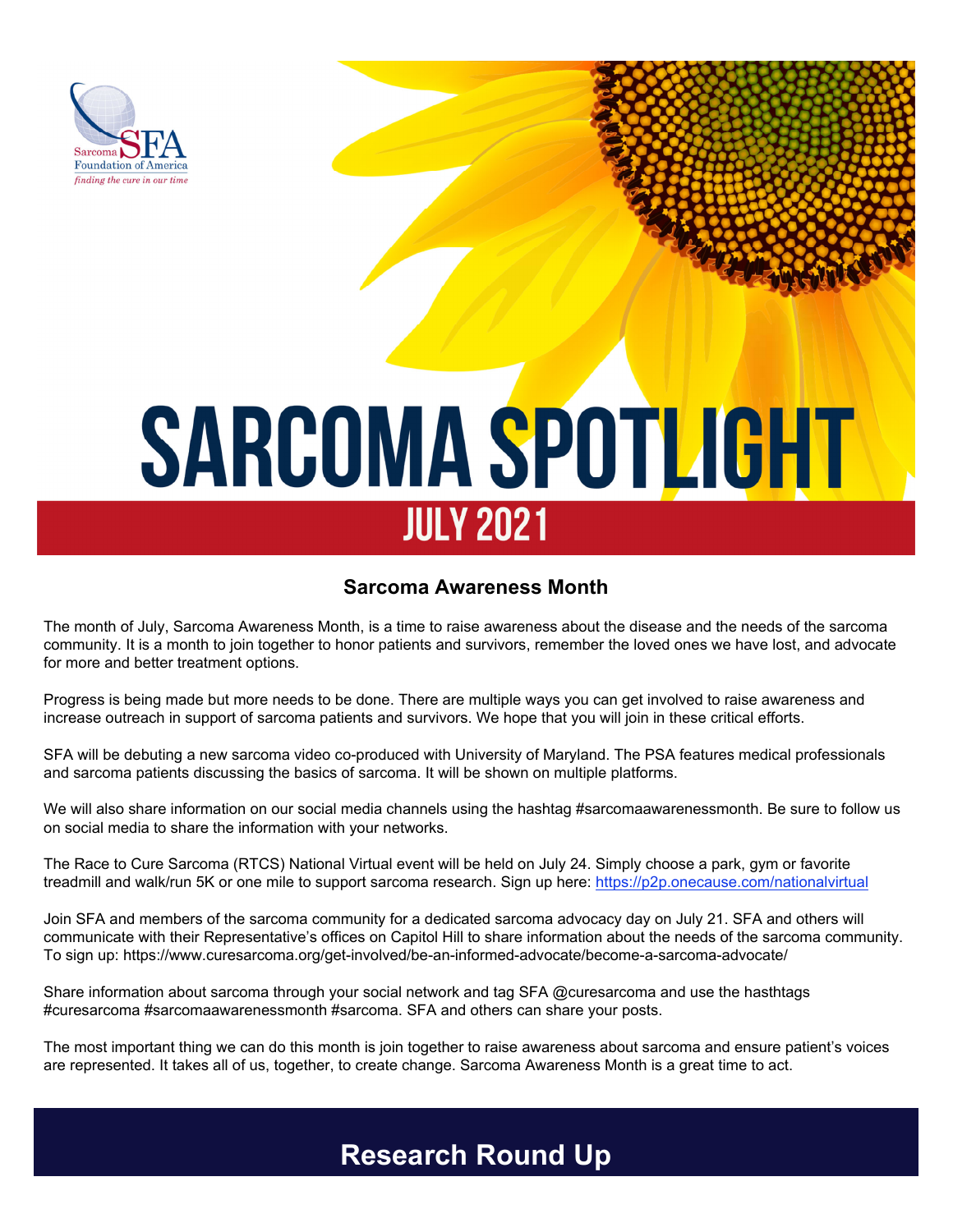#### **SARCOMA RESEARCH PRESENTED AT ASCO**

SFA staff joined the 2021 American Society of Clinical Oncology (ASCO) meeting held in June to learn about the latest in cancer research. The first day of the meeting included a sarcoma focused session. Many of the presentations were given by SFA funded researchers. Highlights of four studies discussed during the presentations are below.

The first study discussed was the SPEARHEAD-1 trial, which is a phase II trial of afami-cel in patients with advanced synovial sarcoma or myxoid/round cell liposarcoma. Afami-cel is a specific peptide enhanced affinity receptor (SPEAR) T-cell therapy that is engineered to target MAGE-A4 peptide expressed on tumor cells. Patients had to be HLA-A\*02 positive and their tumors had to express an adequate amount of MAGE-A4 antigen. In this preliminary analysis, the overall response rate (ORR) was 39.4% with a disease control rate of 84.8%. Broken down by tumor type the ORR for patients with synovial sarcoma was 41.4% (n = 12) and 25.0% (n = 1) for patients with MRCLS. Additional ongoing analyses looks for ways to identify in which patients this treatment will be effective. This is promising research for synovial sarcoma patients who express these markers. This clinical trial is ongoing. You can learn more here: https://www.adaptimmune.com/clinical-trials

Information about a phase II study of two drugs called olaparib (an inhibitor of DNA repair) and temozolomide (which binds DNA preventing cell growth and division) in advanced uterine leiomyosarcoma was also presented. The study is based on the recognition that uterine leiomyosarcoma is associated with a relatively high incidence of DNA repair deficiency. The study was looking to determine the proportion of patients with tumor size reduction within six months. The treatment would be considered promising if at least five patients had at least a partial response to the treatment, meaning that the tumor burden decreased in those five patients. The study did meet its primary endpoint with five of the 24 patients responding to treatment within the first six months of treatment. Another 41% of patients had stable disease where the tumors did not grow, but they did not shrink either. The median progression free survival was 6.9 months. This is promising research for patients whose tumors are determined to have a deficiency in DNA repair. Here is the NCT link: https://clinicaltrials.gov/ct2/show/NCT03880019

A third study presented was the continued analysis of the SEAL study, which is a phase II/III randomized study of patients with advanced differentiated liposarcoma, in looking for a biomarker that may identify patients most likely to have significant response when treated with selinexor. Selinexor is a selective inhibitor of a protein that exports other proteins out of the cell nucleus. The study met its primary endpoint of an increased progression-free survival (PFS), but the improvement, while statistically significant, was fairly modest.PFS for patients treated with selinexor was 2.8 months vesrus 2.0 months in placebo. There were a small number of patients who had prolonged response the analysis of which is what was presented at this meeting. This analysis found that, the gene CALB1, or Calbindin, was significantly differentially expressed, with higher expression in patients with resistant tumors. Calbindin-negative tumors were associated with a median progression free survival in those patients, of 6.9 months. Calbindin-expressing tumors were associated with a median PFS of 1.68 months. This trial provides promising results for lipsoarcoma patients whose tumors do not express the Calbindin protein.

Lastly a phase III study of catequentinib (originally known as AL3818 and also known internationally as anlotinib) compared to dacarbazine in patients with metastatic or advanced synovial sarcoma was discussed. Catequentinib is an inhibitor targeting VEGF receptors, FGF receptors, cKIT, and PDGFR-beta. In a study conducted in China,catequentinib was shown to have activity and was associated with a significant PFS benefit compared to placebo in treatment of synovial sarcoma (SS), alveolar soft part sarcoma (ASPS), leiomyosarcoma (LMS) and other metastatic soft tissue sarcoma subtypes. This study did meet its primary endpoint, with catequentinib having a modest significantly longer median progression-free survival than dacarbazine. Pazopanib is a different inhibitor of the same proteins and is approved in the US for treatment of advanced non-adipocytic soft tissue sarcomas after treatment with anthracyclines. However, it is unknown if any of these inhibitors are better than the other because there have not been studies comparing these drugs. Unfortunately, there also is no reliable established biomarker to identify patients most likely to benefit from these drugs. More information: https://clinicaltrials.gov/ct2/show/NCT02606461

## **SFA News**

#### **Join the Sarcoma Foundation of America for a night to honor the sarcoma community!**

The Sarcoma Foundation of America's signature fundraiser, Stand Up to Sarcoma, will take place on Tuesday, September 29 in-person and virtually.

Stand Up to Sarcoma is the flagship event for SFA, featuring extraordinary honorees, tributes to sarcoma cancer survivors and advocates, and recognizing important advances in science and research. The event takes place from 6:00 PM to 10:00 PM in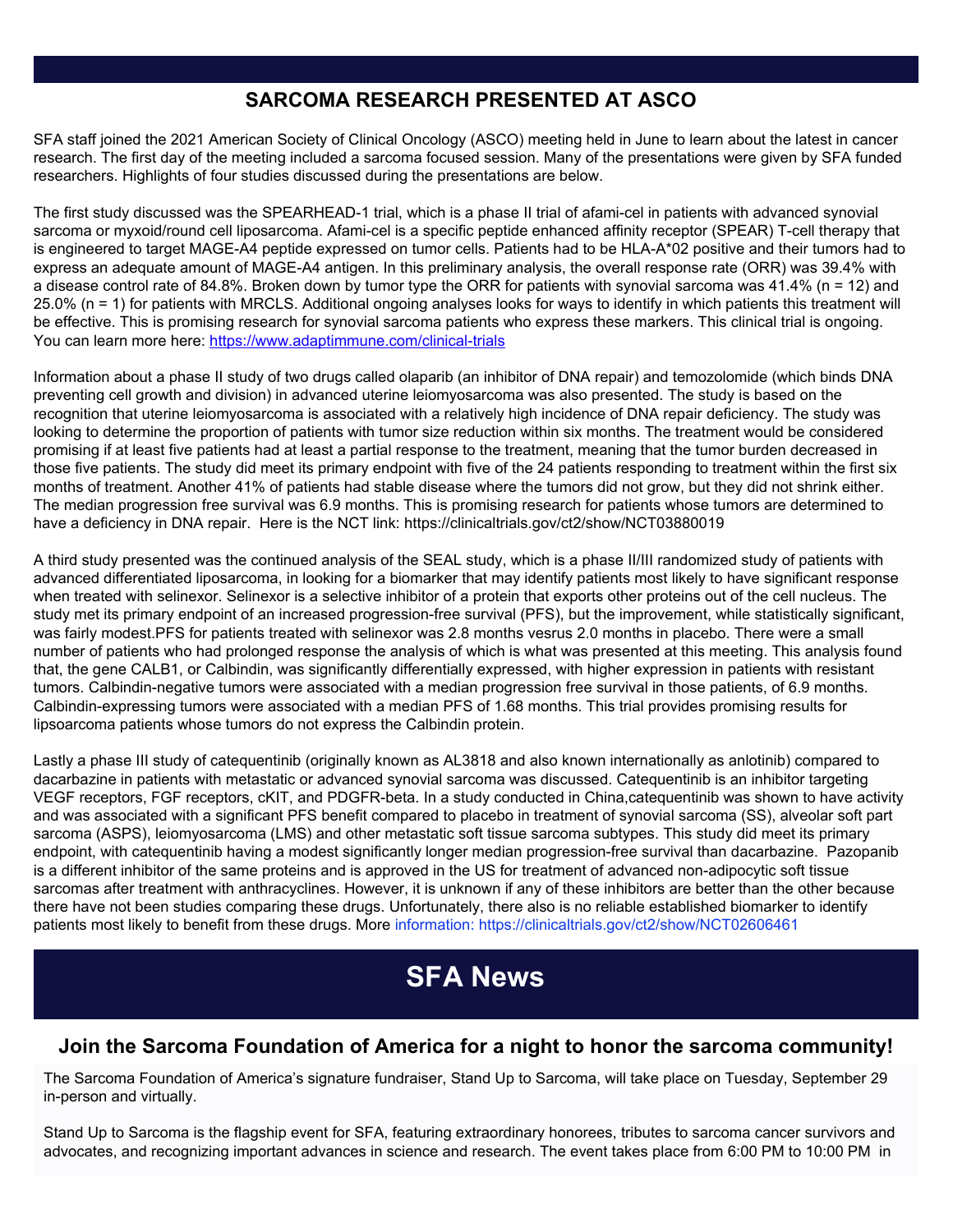person at the Edison Ballroom in Manhattan. This event will also be streamed live to virtual participants. We sincerely hope you will join SFA in recognizing the honorees, sarcoma patients and survivors, and share in an evening of warmth and celebration.

The 2021 Honorees include:

**Nobility in Science Award** Eugenie Kleinerman, MD MD Anderson Cancer Center

**Vision of Hope Award** Epizyme, Inc.

#### **Courage Awards**

Team Langbein, Race to Cure Sarcoma Chicago Trent Williams, Offensive Tackle for the San Francisco 49ers

Stand Up to Sarcoma, now in its 19th year, is a night of celebration and community as we gather attendees from coast to coast, and internationally, to join together in solidarity to support sarcoma patients and survivors. Funds raised from the Stand Up to Sarcoma gala will be used to support research and education

To learn more about the event or to purchase a ticket or become a sponsor, please visit **curesarcoma.org/nyccelebration**.

#### **National Virtual Race to Cure Sarcoma event on July 24!**

Join the sarcoma community for the National Virtual Race to Cure Sarcoma to **raise awareness and research dollars.** 

Last year, thousands of people participated and hundreds of thousands of dollars were raised in support of sarcoma research. Join us again this year to raise awareness about the needs of the sarcoma community and funds to support much needed research.

You can run, walk, bike, or roll in your neighborhood, at a local park, or on your treadmill on **July 24**. Wear your National Virtual RTCS t-shirt and bib and share on social media using the hashtag **#RTCSNationalVirtual**.



Registered participants will receive the official 2021 Race to Cure Sarcoma medal. Start your collection now!

We will host a live virtual program on event day and will be awarding top team fundraisers and individual fundraisers, most team participation, best social media presence!

Visit National Virtual Race to Cure Sarcoma to register and set up your participant page. You can post pictures and personalize your page with your story and why you are supporting sarcoma research and patients. To make an even bigger impact, encourage friends and family to join you by starting your own team!

Follow the National Virtual Race to Cure Sarcoma Facebook page for updated information.

Contact us at nationalvirtualrtcs@curesarcoma.org.